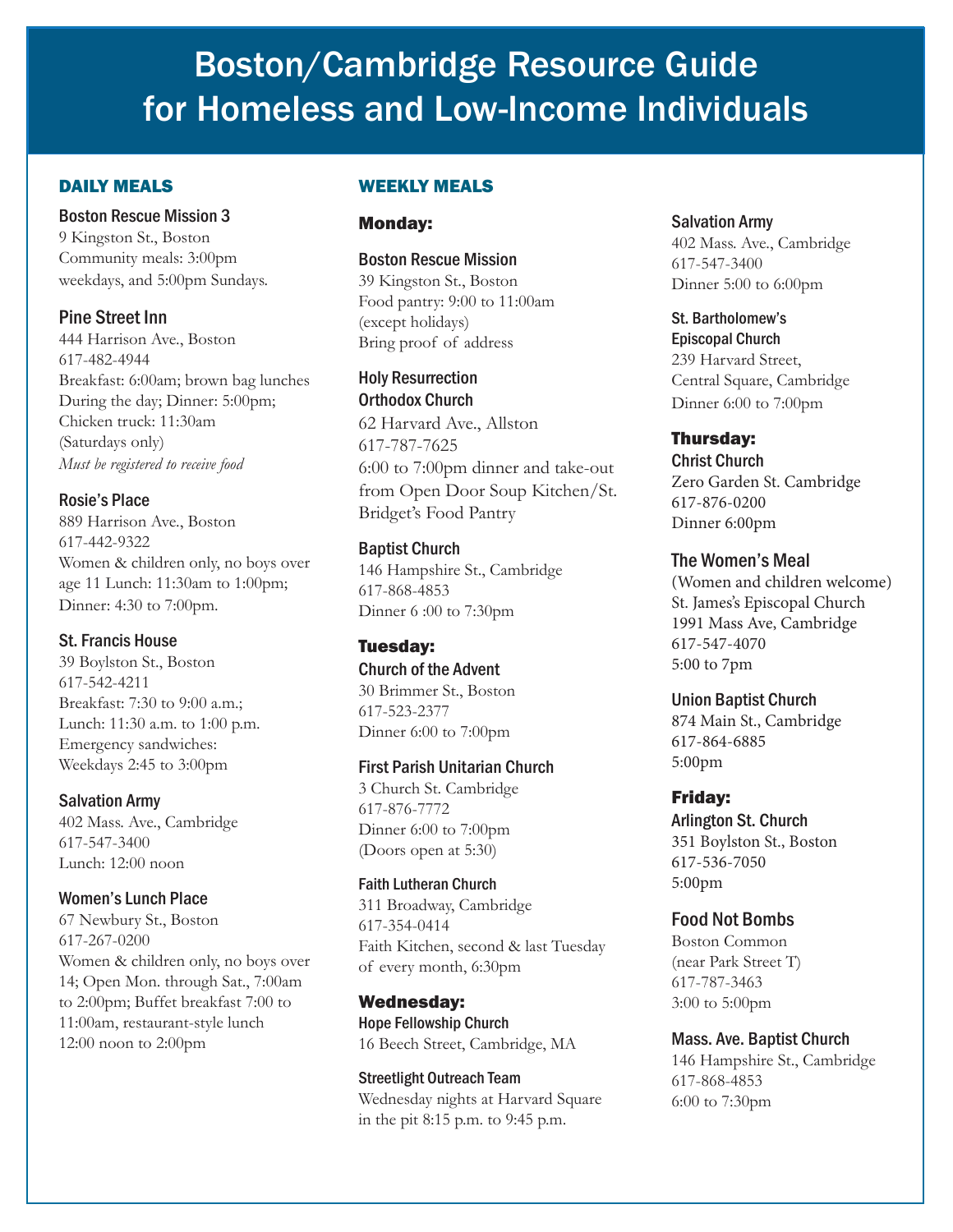# Boston/Cambridge Resource Guide for Homeless and Low-Income Individuals

# WEEKLY MEALS

#### Saturday:

#### Hope Fellowship Church

16 Beech Street, Cambridge, MA Hope Café - 12:00 noon to 1:30pm Last Saturday of the month

#### Loaves and Fishes First Korean Church

35 Magazine Street, Cambridge 5:30pm buffet dinner, music, food pantry

# Pilgrim Trinitarian Congregational Church

540 Columbia Rd, Dorchester 617-282-0456 12:00 noon to 1:30pm community lunch, cafe style, and we serve the guests, no standing in line.

#### Sunday:

# Boston Rescue Mission

39 Kingston St., Boston 5:00pm Sundays.

# Food Not Bombs

955 Mass Ave (617) 787-3436 Central Square in Cambridge on Sundays from 3-5pm.

# FOOD ASSISTANCE

#### Greater Boston Food Bank

617-427-5200 Serves non-profit organizations such as agencies, shelters, etc. Office hours: 8am - 4:30pm

# Project Bread

617-723-5000; Hotline 1-800-645-8333 Referrals to food pantries throughout the city

# First Church in Jamaica Plain

6 Eliot St, Jamaica Plain 617-524-1634 First and third Thursday of each month from 11:00am - 12:00-noon

#### Somerville Food Pantry

617-776-7687

Food pantry: Mon, Tue, Fri. 10am-2pm; Wed. 12pm-4pm; Thu. 1pm-4pm; Sat 9am-12pm Somerville residents only. Those unable to use other pantries due to disability may call and ask for the Project Soup Delivery Coordinator.

# Brookline Food Pantry

15 St. Paul St., Brookline 617-566-4953 Tues. & Thurs. 10am - 2pm; Wed. 3pm- 6pm; Sat. 1pm - 4pm. Brookline residents only. Second-time visitors must present a letter from an advocate confirming that they are in need of food services.

# CEOC (Cambridge Economic Opportunity Commission)

11 Inman St. (basement), Cambridge 617-868-2900 Food pantry: Mon, Wed 4pm - 6pm; Tue 12pm - 2pm; Thurs 11am-1 pm;- Closed Fri.

# East End House

105 Spring St., Cambridge 617-876-4444 Food pantry: Tue 12pm-2pm; Fri 10am-12:30pm. Offers assistance in filling out food stamp applications (call for appointment).

# Margaret Fuller House

71 Cherry St., Cambridge 617-547-4680 Food pantry: Weds 5:00 to 7:30pm; Thurs 1:00 to 4:00pm; Fri & Sat 9:00am to 12:00 noon

#### Salvation Army

402 Massachusetts Ave., Cambridge 617-547-3400 Cambridge and Somerville residents only. Food pantry: 9am - 3pm (by appointment)

#### St. Francis House

39 Boylston St., Boston 617-542-4211 Food pantry: Monday through Weds.10am - 11am; Sign up at the Counseling Desk in the St. Francis House Day Center

# St. James Episcopal Church

Helping Hand Food Pantry Fresh Pond Apartments 362 Ringe Ave, Cambridge 617-547-4070 Tues., 4:00 to 6:00 p.m., Thurs. 11am-1:00pm; Sat. 10:00am-12:00 noon

#### St. Paul's AME Church

85 Bishop Allen Drive, Cambridge 617-661-1110 Food pantry: Wed. 12pm - 2pm; Sat. 10am - 12pm

# Western Ave Baptist Church

299 Western Ave., Cambridge 617-661-0433 Food pantry: Every second Wed 10am

#### Zinberg Clinic Pantry

Cambridge Hospital 617-665-1606 For clinic patients with HIV/AIDS only. Food pantry: Mon. - Fri. 9am-5pm. Fair Foods \$2 a bag

# St. Paul's Church

29 Mt. Auburn St, Cambridge 617-491-8400 Saturdays 11:00 -11:30 a.m.

#### Somerville Community Baptist Church

31 College Ave. Somerville 617-625-6523 Free community meals the second Friday of every month at 6:30pm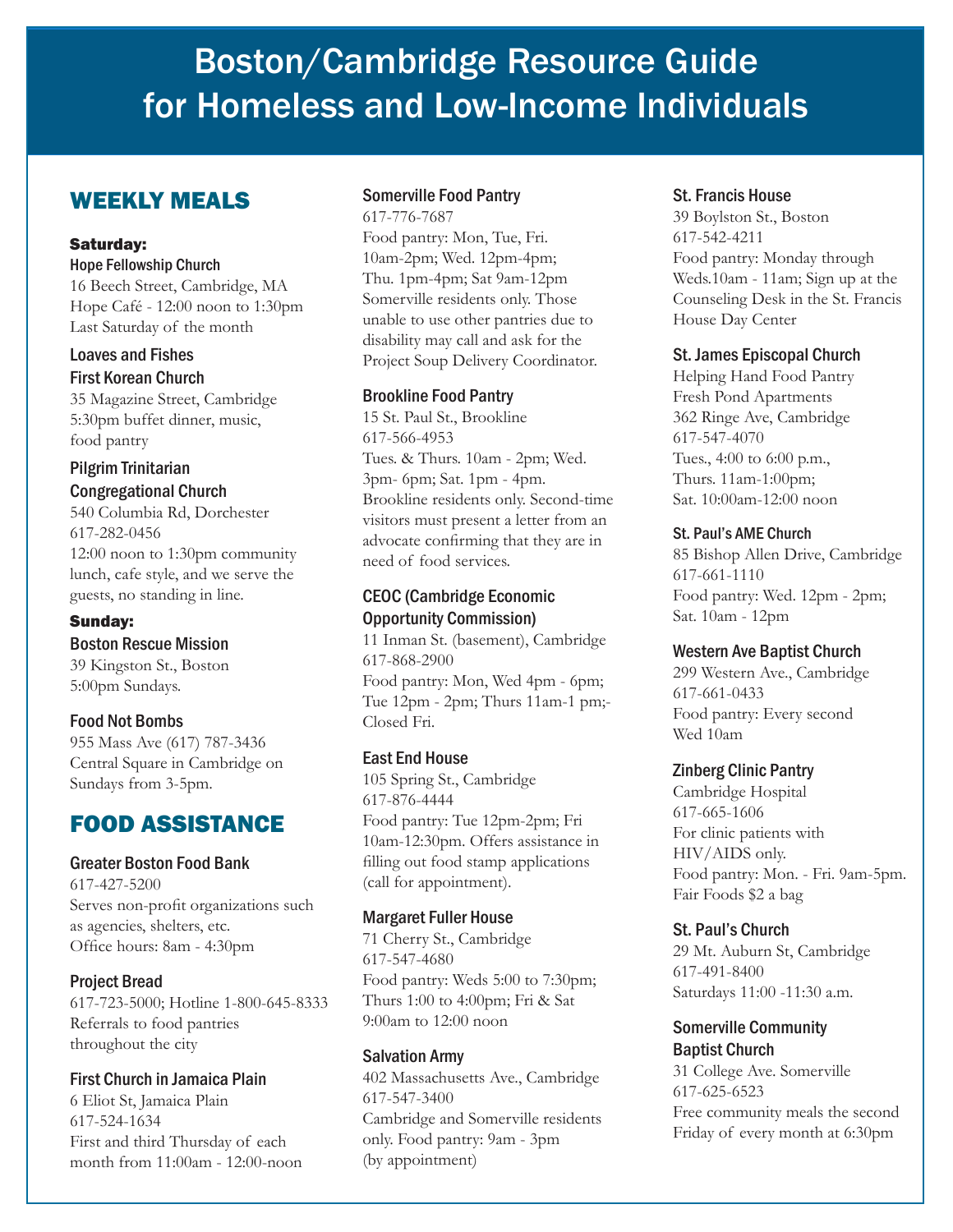# GENERAL SERVICES

#### The Women's Center

46 Pleasant St., Cambridge Help line: 617-354-8807 Computers, kitchen, space, children's room, and more. Walk-ins welcome. Women & children only (no boys over age 12); Hours: Mon-Fri 10am-8pm, Sat 10am-3pm.

#### Cambridge Multi-Service Center

19 Brookline St., Cambridge 617-349-6340 City-run agency with additional community non-profit partners. Works with Cambridge families in shelters, provides shelter referrals and other housing assistance. Employs housing specialists for elderly and disabled.

Office hours: Mon. 8:30am - 8pm; Tue., Wed., Thu. 8:30am - 5pm; Fri. 8:30am - 12pm. Walk-ins accepted.

# HomeStart

(617) 234-5340 Central Office: 105 Chauncy Street, Suite 502, Boston; Phone: 617.542.0338 Walk-ins every Wednesday 3:00 p.m. to 4:45 p.m. Must present a valid form of ID at the front desk. Cambridge Office: 552 Massachusetts Ave., Suite 208A, Cambridge; Phone: 617.234.5340; not excepting walk-ins at this time.

Housing Advocates help you with the search for permanent housing.

#### Travelers Aid Family Services of Boston

727 Atlantic Avenue Boston 617-542-7286

Travelers Aid Family Services provides critical assistance for homeless and at-risk fathers, mothers, and children. They offer emergency and longterm shelter, travel assistance, employment and training programs, and substance abuse programs.

# Cardinal Medeiros Center

25 Isabella St., Boston 617-619-6960 Day center for homeless adults (50 years & older); mental health & nursing staff; help with housing searches. Lunch served at 11:45am. Office hours: Mon.-Thu. 9am-4pm; Fri. 9am-3pm

# Caspar

240 Albany St., Cambridge 617-661-0600 Open 24 hrs/day; emergency shelter open 4:30pm - 8am; Clients who leave in the morning may not return until 3pm; Clients staying multiple nights must prove recent local residency.

CLSACC (Community Legal Services and Counseling Center) 617-661-1010 www.clsacc.org One West Street, Cambridge Volunteer based organization that provides legal assistance and counseling.

#### Medical Walk-in Unit at Mass General Hospital

617-726-2707

Provides minor medical care for adults. Patients are seen in order of arrival. MGH accepts most insurances but requires copayments. Hours: Mon.-Fri. 8:30 a.m.-8 p.m.; Sat., Sun., Holidays 9:30 a.m.-4 p.m.; closed Thanksgiving & Christmas

# Boston Rescue Mission

39 Kingston St., Boston Safe & healthy men's overnight shelter program.

#### Rosie's Place

889 Harrison Ave., Boston 617-442-9322 Women and children only (no boys over age 11); Open 7 days a week; provides help with housing, medical care, job training, financial aid and education, legal services, rape crisis counselors, health specialists, and more.

# St. Francis House

39 Boylston Street, Boston 617-542-4211 Meals offered 365 days/yr; food pantry open weekdays. Offers a mailroom, open art studio, clothing lottery, computer library, support groups such as AA, showers, telephones, toothbrushes & razors, medical clinic, counseling and mental health services, housing counseling and stabilization services, and a women's center. For more details on these services and for their specific times visit: www.stfrancishouse.org

#### Starlight Ministries

617-262-4567

Outreach Wed. 7pm by Park Street T-Station on the Boston Common. Streetlight Outreach Wednesdays at 8:00pm; Harvard T-Station (The Pit); Porter Square T-Station. Volunteers work weekly to serve the homeless who live in Harvard and Porter Squares. Volunteer teams give away warm food and beverages, clothing and counsel to those in need. Streetlight volunteers also lead an outdoor worship service for the entire community.